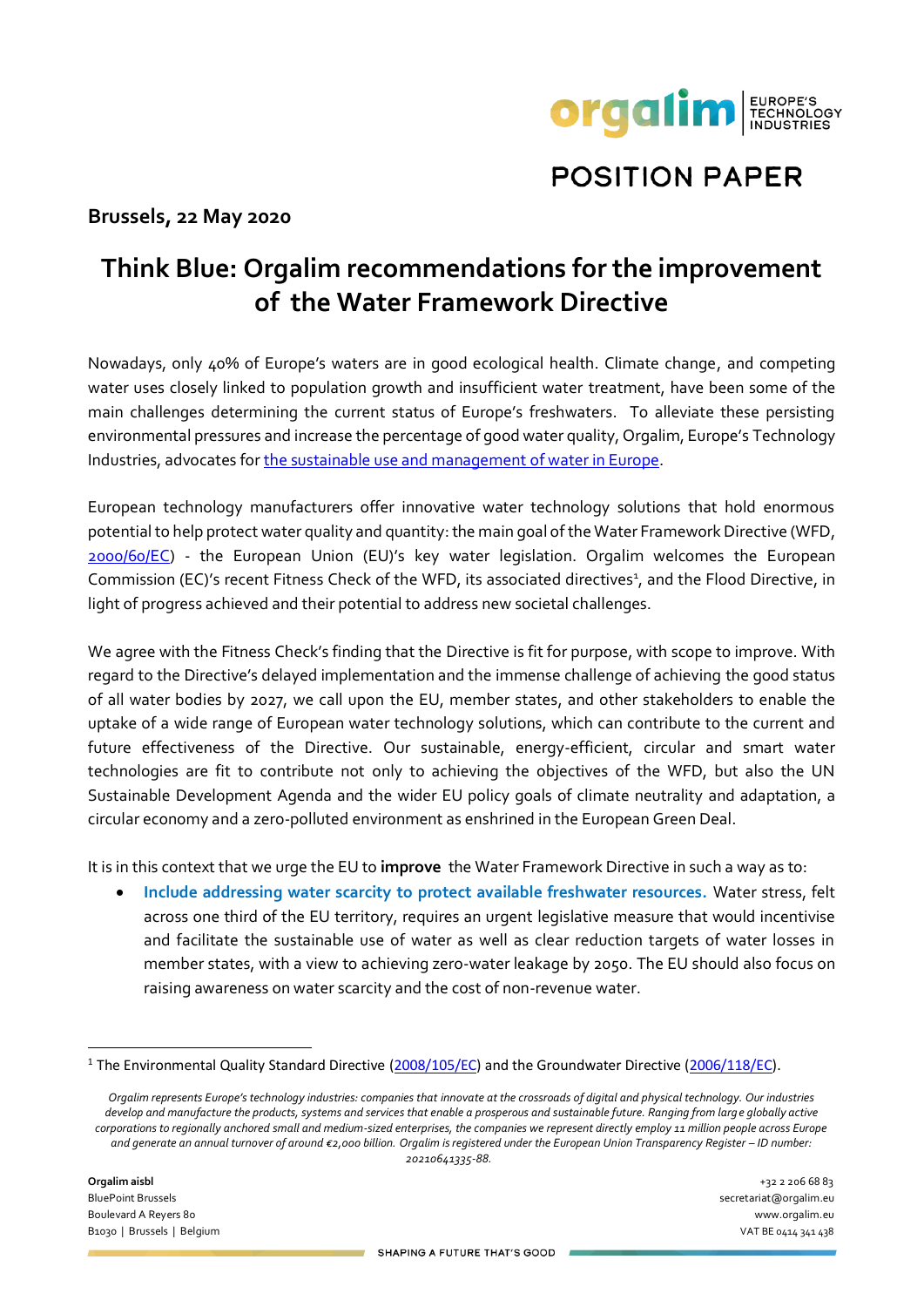- **Boost energy efficiency in the water sector to contribute to accomplishing the climate neutrality goal by 2050**, by setting concrete interim energy efficiency goals by 2030 through the Energy Efficiency Directive, due to be revised in 2021.
- **Reinforce the implementation of Article 9 on cost recovery and water pricing** across all member states and therefore stabilise water financing for current and upcoming water measures. The EU should empower member states to embrace a cost-reflective water price, which would increase the awareness of water's appropriate value among its users as well as boost the roll-out of smart water technologies in the market.
- **Step up 2021-2027 EU financing** available for water sector specific needs and innovative water technologies. As a complementary measure to Article 9, the EU should bridge the existing water finance gap to enable member states and local authorities to comply with the WFD and Flood Directive's requirements, while factoring in new measures in financing needs, such as drought/flood adaptation measures, and energy and water leakage reduction measures. Furthermore, the EU should dedicate financial means to research on the effects of emerging micropollutants present in water.
- **Consider the impact of updating the list of priority substances under the EQSD** to the nondeterioration and the one-out-all-out principles as well as to the overall goal of achieving good ecological status, which may become more challenging. Before updating the list, we call upon the Commission to conduct further research on possible priority substances and the combined effect of substances.
- **Consider revising the non-deterioration principle** in light of allowing necessary projects and sustainable development activities, as they should no longer constitute exemptions to the EU environmental legislation. Furthermore, the Commission should **acknowledge that the 'one-outall-out' principle** leads to difficulty in assessing progress towards good ecological water status. The principle needs to be revised, as the enhancement of individual components or the general status of water body is not visible due to the current assessment system. Better monitoring and reporting of each factor that contributes to water status should be considered, while taking into account the occurrence of other pollutants in water, such as air-borne ones and the those stemming from soil erosion. Also, the Commission should set realistic targets for 2027 and beyond.
- **Strengthen the polluter pays principle** and enable non-centralised, cost-efficient treatment of users' waters and sewage before being discharged into surface waters. The Commission's consideration to apply this principle through the extended producer responsibility would be challenging, due to the great difficulty of interlinking the micropollutants in the effluent from waste water treatment with the producers of the original products. We draw attention to diffuse sources of pollution, the issue which has been overlooked in the current legislation.
- **Mainstream digitalisation and the Internet of Things in the water sector.** Enhanced use of management and metering data would lead to evidence-based decision making, both at regulatory and consumption level. Better deployment of already existing digitally-enabled water technologies can ensure reliable distance monitoring and reporting of water quality, leakages, use and resources.
- **Benchmark water sector service in the EU, as a follow-up measure**, which would facilitate the exchange of best practices and technology solutions in the EU and beyond.

**Orgalim aisbl** +32 2 206 68 83 BluePoint Brussels secretariat@orgalim.eu Boulevard A Reyers 80 www.orgalim.eu B1030 | Brussels | Belgium VAT BE 0414 341 438